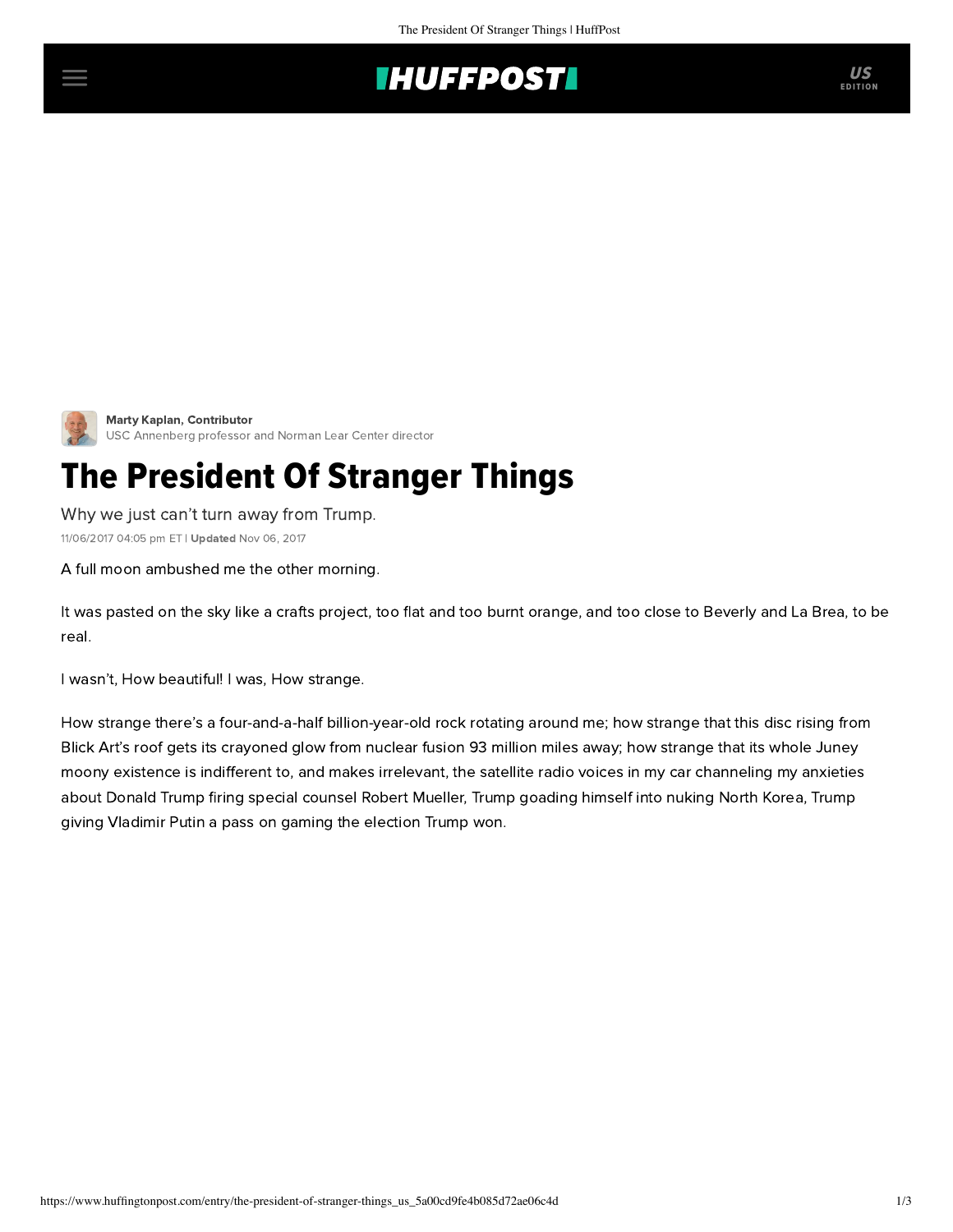The President Of Stranger Things | HuffPost



KEVIN LAMARQUE/REUTERS

I don't usually live on cable news time and in geologic time at the same time. When I drive to Trader Joe's, the Big Bang typically gets no attention from me. But the other morning I was blown away by the strangeness of being simultaneously in Newton's solar system, where space is space and time is time; in Einstein's universe, where everything is spacetime, and it's warped; and in the TJ parking lot, where a ridiculously narrow space takes forever to find.

"Your happiness," behavioral scientist Paul Dolan writes in "Happiness by Design," "is determined by how you allocate your attention…. If you are not as happy as you could be, then you must be misallocating your attention."

If I allocated more attention to the sound of rain than to the sound of Sarah Huckabee Sanders, I'm sure I'd be happier. But I don't allocate my attention to her. She steals it. Like her boss, she's contemptuous of a free press, and she gets away with it. I have to watch – it's disaster porn, and its victim is American democracy.

I'm not the only boss of my attention. I run the conscious, intentional executive function of my brain, but attention is involuntary, too, vulnerable to hijacking and noticing whatever it wants, whether our judgment intends it or not.

Daniel Kahneman, the behavioral psychologist who won the 2002 Nobel Prize in economics, describes two kinds of thinking, fast and slow. System 1 is fast, automatic, emotional, subconscious. System 2 is slow, effortful, logical, conscious.

System 2 behaves as though our free will allocates our attention, but actually it's System 1, bombarded by inputs, that impulsively calls the shots and gets System 2 to reverse-engineer reasons for what we notice.

What pitches does System 1 fall for? Danger, sex, play, novelty and stories are especially good at grabbing attention. They're what entertainment uses, and news, politics, commerce and culture, too. Social media platforms are all that in one, and we gladly carry them around on our phones. They captivate us; we're their attention slaves. It's not our fault if we Instagram a total eclipse or live-tweet a string quartet: We're hooked on the dopamine squirts we get from likes, shares and comments. #MozartIsDaBomb